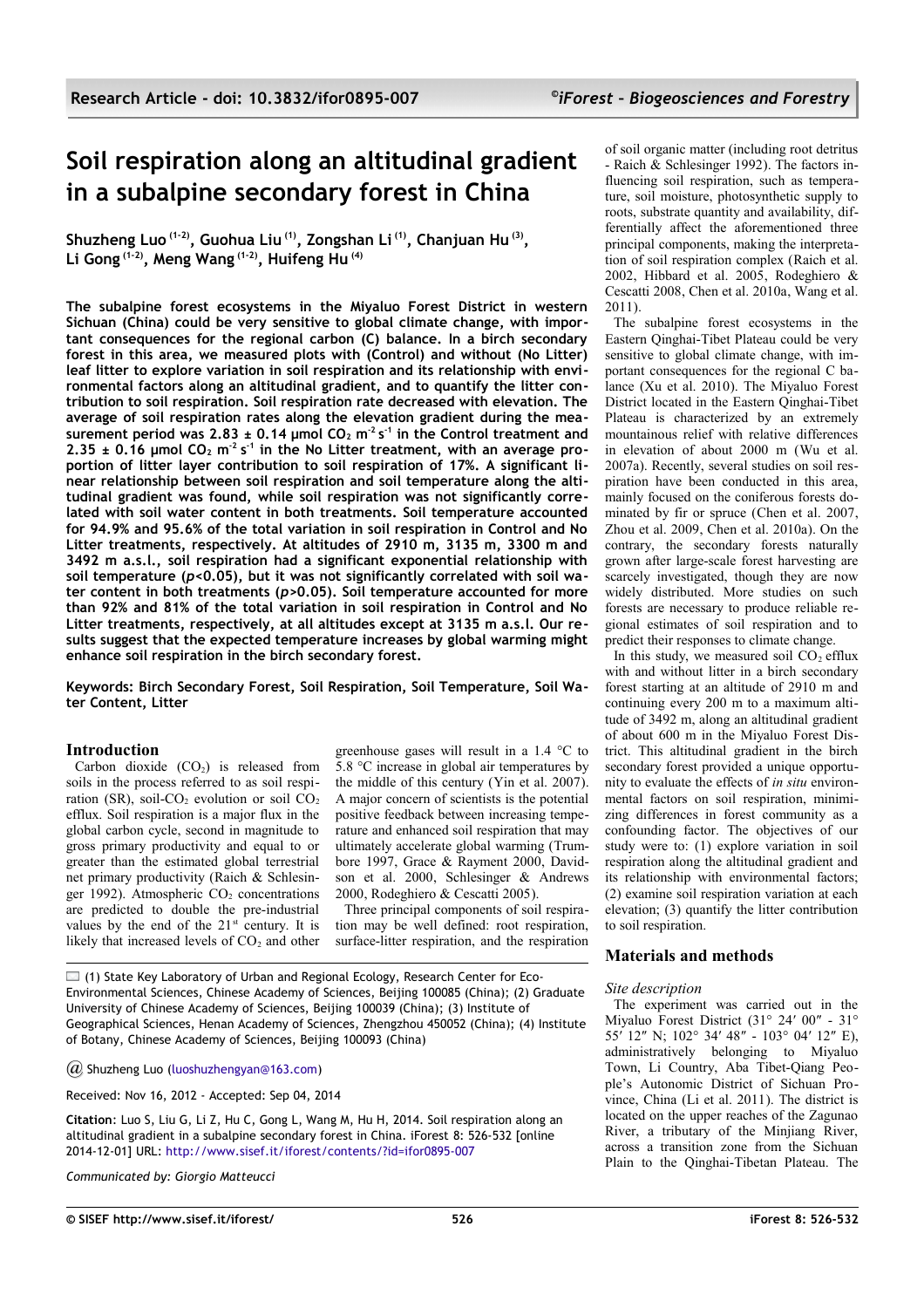<span id="page-1-0"></span>**Tab. 1** - Site characteristics and soil properties of the experimental sites (n=3). (EC): Electrical conductivity; (BD): Bulk density; (TC): Total carbon; (SOC): Soil organic carbon; (TN): Total nitrogen; (P): Phosphorus; (K): Potassium.

| Altitude (m asl) | 2910     |           | 3135      |           | 3300      |           | 3492      |           |
|------------------|----------|-----------|-----------|-----------|-----------|-----------|-----------|-----------|
| Aspect           | NE       |           | <b>NE</b> |           | <b>NE</b> |           | <b>NE</b> |           |
| Slope $(°)$      | 30       |           | 15        |           | 20        |           | 20        |           |
| Depth (cm)       | $0 - 10$ | $10 - 20$ | $0 - 10$  | $10 - 20$ | $0 - 10$  | $10 - 20$ | $0 - 10$  | $10 - 20$ |
| pH               | 6.6      | 6.4       | 5.0       | 5.0       | 4.7       | 4.6       | 4.1       | 4.4       |
| EC               | 299      | 158       | 255       | 174       | 207       | 78        | 229       | 107       |
| Clay $(\% )$     | 47.1     | 48.8      | 47.4      | 44.7      | 46.2      | 45.6      | 47.5      | 43.0      |
| Silt $(\%)$      | 36.1     | 36.6      | 41.1      | 37.2      | 36.6      | 35.0      | 39.1      | 34.7      |
| Sand $(\% )$     | 16.9     | 14.6      | 11.5      | 18.1      | 17.2      | 19.4      | 13.4      | 22.3      |
| $BD (g cm-3)$    | 0.34     | 0.61      | 0.48      | 0.79      | 0.74      | 0.72      | 0.44      | 0.70      |
| TC(%)            | 9.19     | 5.28      | 15.1      | 10.8      | 7.87      | 3.68      | 7.66      | 4.91      |
| SOC(%)           | 8.07     | 4.31      | 12.1      | 8.34      | 6.86      | 3.18      | 6.69      | 4.05      |
| TN(%             | 0.64     | 0.39      | 0.95      | 0.71      | 0.58      | 0.29      | 0.52      | 0.34      |
| $P (mg g^{-1})$  | 1.26     | 1.11      | 1.08      | 1.04      | 1.01      | 0.83      | 1.07      | 0.87      |
| $K(\%)$          | 2.12     | 2.35      | 2.09      | 2.34      | 2.64      | 2.85      | 2.51      | 3.22      |

area has the typical Qinghai-Tibet Plateau climate with warm humid summers and dry cold winters. The warmest month is July, with a mean temperature of 12.6 °C; the coldest month is January, with a mean temperature of -8 °C. Annual precipitation is 600-1000 mm, with high frequency and low intensity. Annual evaporation and frost-free days are 1000-1900 mm and 200 days, respectively (Chen et al. 2010a).

Sample sites were previously dominated by native, dark coniferous forests before largescale harvest activities started in the early 1950s. The major harvest period was from 1953 to 1978 and the peak years were from 1958 to 1960. Harvest areas were mainly at elevations ranging from 2800 to 3600 m a.s.l. The harvest activities stopped in 1998 when the national key programs of the "Natural Forest Protection Program (NFPP)" and the "Sloping Land Conversion Program (SLCP)" were started. A significant plantation period started from the mid-1950s (Li et al. 2008). Spruce was used as the major species for plantation on the clear-cut site. Meanwhile, the natural regeneration of birch also generally took place in other harvest residue lands, forming a large area of secondary broadleaved forests where *Betula albosinensis* and *B. utilis* were the dominant tree species, mixed with *Acer* spp. and *Tilia chinensis*, as well as shrubs such as *Prunus* spp. and *Sorbus* spp. (Zhang et al. 2005a, 2005b).

### *Experimental design*

In June 2010, three  $30 \times 10$ -m plots were randomly selected at 2910 m, 3135 m, 3300 m and 3492 m a.s.l. in the birch secondary forest in the Miyaluo Forest District. Site characteristics and soil properties (0-20 cm) of the experimental sites, as determined in June 2010, are shown in [Tab. 1.](#page-1-0) In order to quantify the litter contribution to soil respiration, two  $1\times1$ -m subplots were established in each 30×10-m plot. Control and No Litter treatments were applied to two 1×1-m subplots. In the Control treatment, subplots were left undisturbed. In the No Litter treatment, litter on the ground was removed and new litter was excluded using 2 mm-mesh nylon screens. The fractional litter contribution could then be calculated as the difference between soil respiration (SR) in Control treatment and SR in No Litter treatment divided by SR in Control treatment. In each subplot, three PVC collars, 9 cm in height and 10 cm in diameter, were randomly and permanently inserted 6 cm from ground surface into the soil. Standing vegetation within each collar was clipped at the soil surface to eliminate the effects of photosynthesis.

## *Field measurements*

Soil respiration was measured with a Li-Cor 8100 (Li-Cor, Nebraska, USA) portable infrared gas analyzer equipped with a proprietary 10 cm survey chamber. Measurements were taken in June 2010 and in July and September 2011, once a month. Soil respiration in each collar was measured five or six times from 07:20 to 18:20 on measurement days. Simultaneously with the soil respiration measurements, soil temperature (ST) at a depth of -10 cm was measured using a thermometer attached to the Li-Cor 8100, and volumetric soil water content (SWC) at a depth of -6 cm was measured with the TFR (ML2X, England) in the vicinity of each collar.

### *Data analysis*

All statistical analyses were conducted by using the software SPSS® 16.0. The Kolmogorov-Smirnov test was used to check for normality of variances. All data were normally distributed. Paired-samples *t* test was used to test the effect of litter exclusion. One-way ANOVA with a *post-hoc* LSD test was used to test for difference in soil respiration among the different altitudes. Pearson

correlation analyses with two-tailed significance tests were used to clarify the relationship between soil respiration, soil temperature and water content. Regression analyses were used to further test the relationship between soil respiration and soil temperature according to eqn. 1 along the altitudinal gradient and to eqn. 2 at each altitude as follows:

#### *y*=*ax*+*b*

*y*=*ce dx*

where  $y$  is soil respiration,  $x$  is soil temperature at a depth of -10 cm, *a, b, c* and *d* are the fitting parameters.

# **Results**

## *Soil respiration*

At altitudes of 2910 m, 3135 m, 3300 m and 3492 m, the soil respiration rates (mean  $\pm$  SE) calculated using the mean of all three replicated plots across all measuring dates were  $3.25 \pm 0.14$ ,  $2.76 \pm 0.21$ ,  $2.6 \pm 0.14$ and  $2.72 \pm 0.15$  µmol  $CO_2$  m<sup>-2</sup> s<sup>-1</sup> in the Control treatment, and were  $2.76 \pm 0.15$ ,  $2.39 \pm 1.5$ 0.18,  $2.27 \pm 0.14$  and  $1.99 \pm 0.12$  µmol CO<sub>2</sub>  $m<sup>-2</sup>$  s<sup>-1</sup> in the No Litter treatment. Compared with the Control treatment, the No Litter treatment reduced soil respiration rates by 5%, 13%, 13% and 27% at altitudes of 2910 m, 3135 m, 3300 m and 3492 m, respectively. The average of soil respiration rates along the elevation gradient during the measurement period was  $2.83 \pm 0.14$  μmol CO<sub>2</sub>  $m^{-2}$  s<sup>-1</sup> in the Control treatment and 2.35  $\pm$ 0.16  $\mu$ mol CO<sub>2</sub> m<sup>-2</sup> s<sup>-1</sup> in the No Litter treatment, a reduction of 17%.

Paired-samples *t*-test revealed that, at all altitudes, soil respiration rates in the Control treatment were significantly greater than those in the No Litter treatment (*p*<0.05) and that they were significantly correlated (*p*<0.05 - *R*=0.924, *n*=16 at 2910 m a.s.l.; *R*=0.981, *n*=16 at 3135 m a.s.l.; *R*=0.989, *n*=16 at 3300 m a.s.l.; *R*=0.938, *n*=17 at 3492 m a.s.l.).

One-way ANOVA showed that soil respiration rates were significantly different among altitudes in the two treatments (*p*<0.05). The *post-hoc* LSD test showed that in the Control treatment, the soil respiration rate at the altitude of 2910 m was significantly greater than that at the other three altitudes  $(p<0.05)$ , while there were no significant differences among soil respiration rates among these other three altitudes  $(p>0.05)$ . In the No Litter treatment the soil respiration rate at the altitude of 2910 m was statistically equal to that at the altitude of 3135 m, but significantly greater than that at altitudes of 3300 m and 3492 m (*p*<0.05). Also, no significant differences were found among those at the altitudes of 3135 m, 3300 m and 3492 m (*p*>0.05 - [Fig. 1a](#page-2-0)).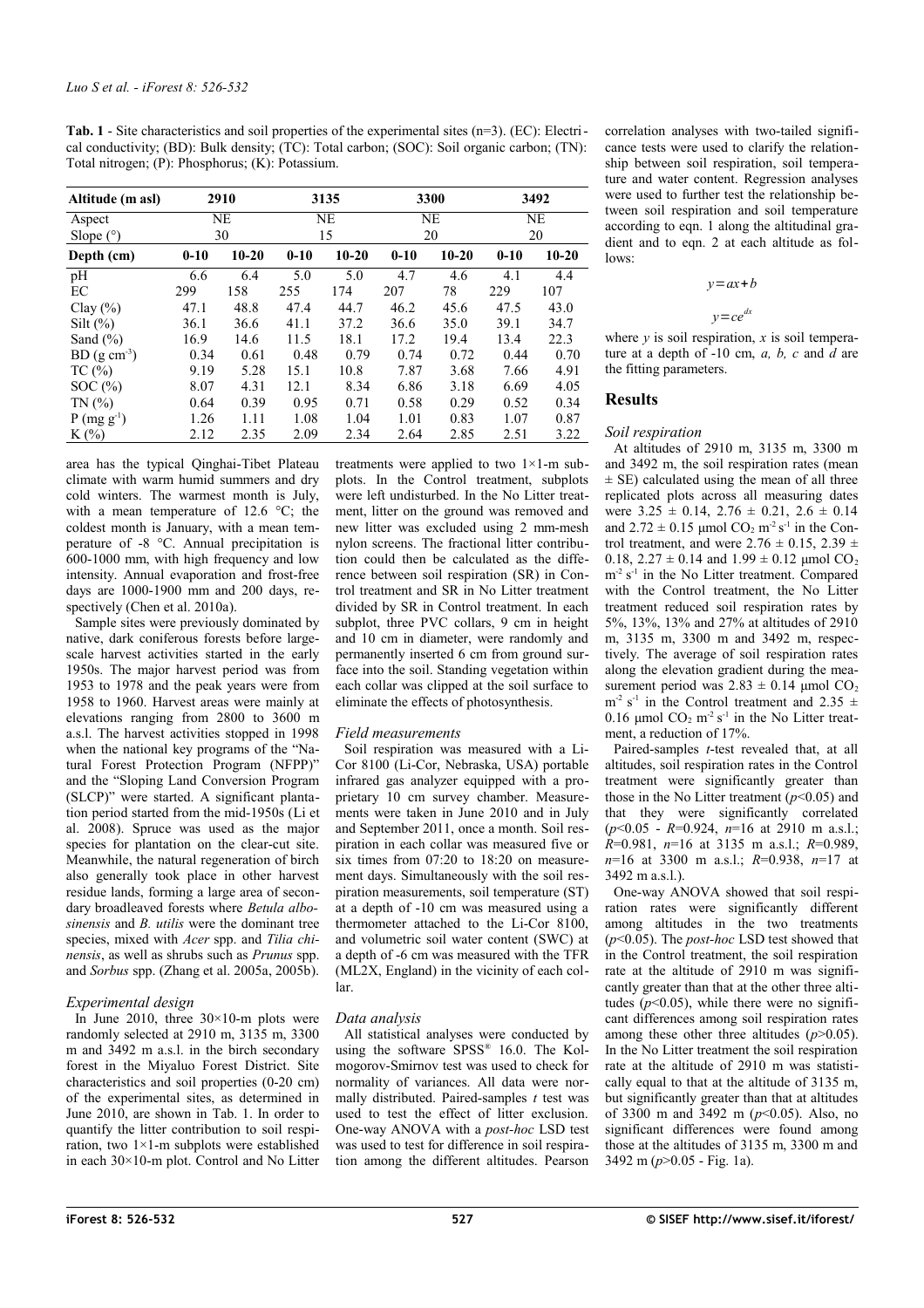<span id="page-2-0"></span>

(SR,  $\mu$ mol CO<sub>2</sub> m<sup>-2</sup> s<sup>-1</sup>) (a), soil temperature (ST, °C) (b) and soil water content (SWC, %) (c) in the two treatments (Control and No Litter) along the altitudinal gradient. Values are mean  $\pm$  standard error (n=16 at altitudes of 2910 m, 3135 m, 3300 m and n=17 at altitude of 3492 m a.s.l.). Different capital letters indicate significant differences  $(p<0.05)$  among altitudes after *post-hoc* LSD test in the Control treatment. Different lower case letters indicate significant differences (*p*<0.05) among altitudes after the *post-hoc* LSD test in the No Litter treatment. An asterisk indicates significant differences (*p*<0.05) between Control and No Litter treatments at a specific altitude after pairedsamples *t*-test.

<span id="page-2-1"></span>**Fig. 2** - Results of regression analysis between soil respiration (SR, in μmol  $CO<sub>2</sub>$  m<sup>-2</sup> s<sup>-1</sup>) and soil temperature (ST, in °C) along the altitudinal gradient, in the two treatments (Control and No Litter). Values are mean  $\pm$  standard error (n=16 at altitudes of 2910 m, 3135 m, 3300 m and n=17 at altitude of 3492 m a.s.l.).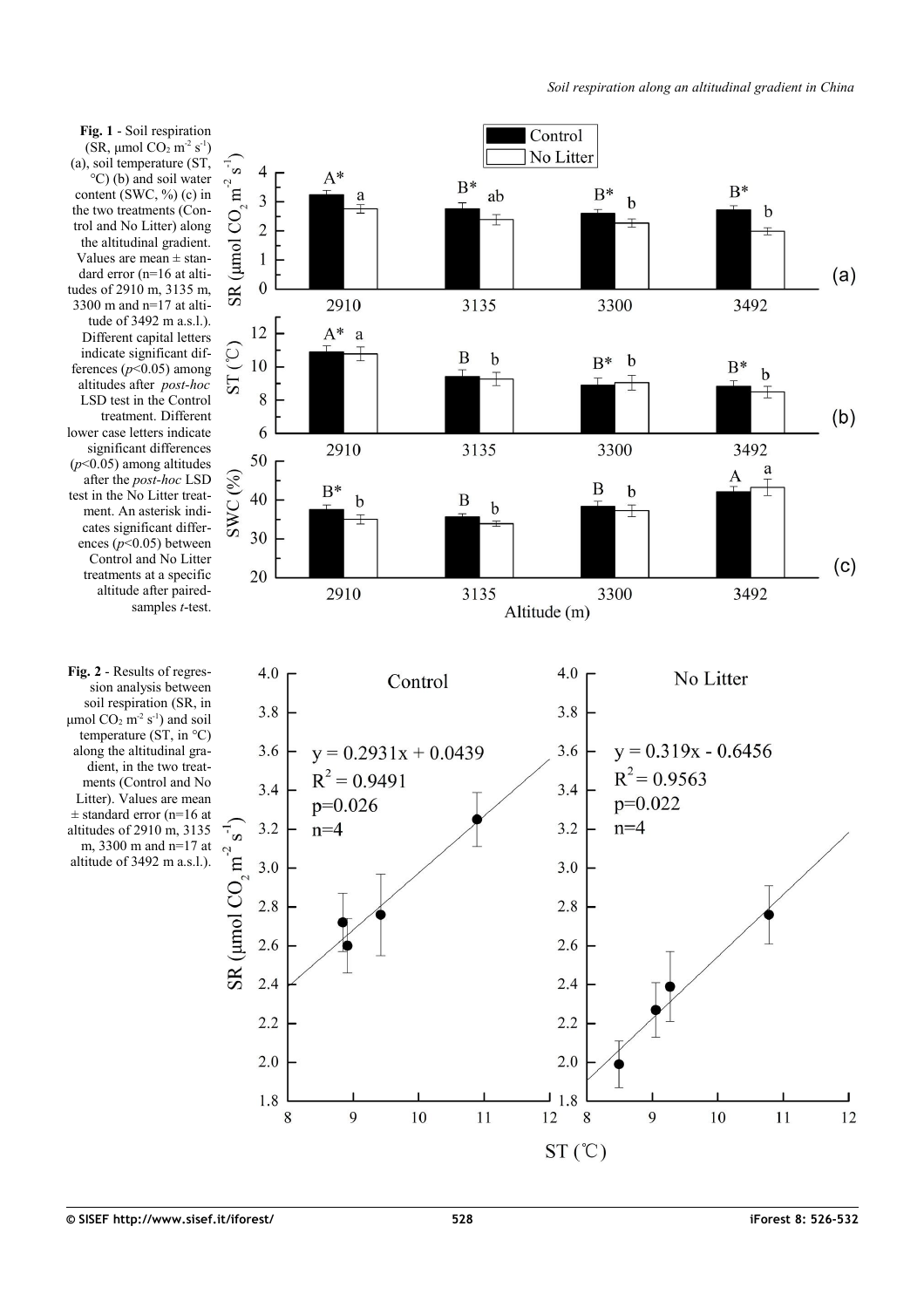

<span id="page-3-1"></span>**Fig. 3** - The temporal variation of soil respiration (SR, in μmol  $CO<sub>2</sub>$  m<sup>-2</sup> s<sup>-1</sup>), soil temperature (ST, in °C) and soil water content (SWC, in %) at each elevation, in the two treatments (Control and No Litter). Values are mean ± standard error  $(n=6$  in June 2010;  $n=5$  in July 2011; n=5 at all altitudes in September 2011, with the exception of  $3492$  m,  $n=6$ ).

<span id="page-3-0"></span>**Fig. 4** - Results of regression analysis between soil respiration (SR, in μmol  $CO<sub>2</sub>$  m<sup>-2</sup> s<sup>-1</sup>) and soil temperature (ST, in °C) at each elevation, in the two treatments (Control and No Litter). Values are mean  $\pm$ standard error (n=3).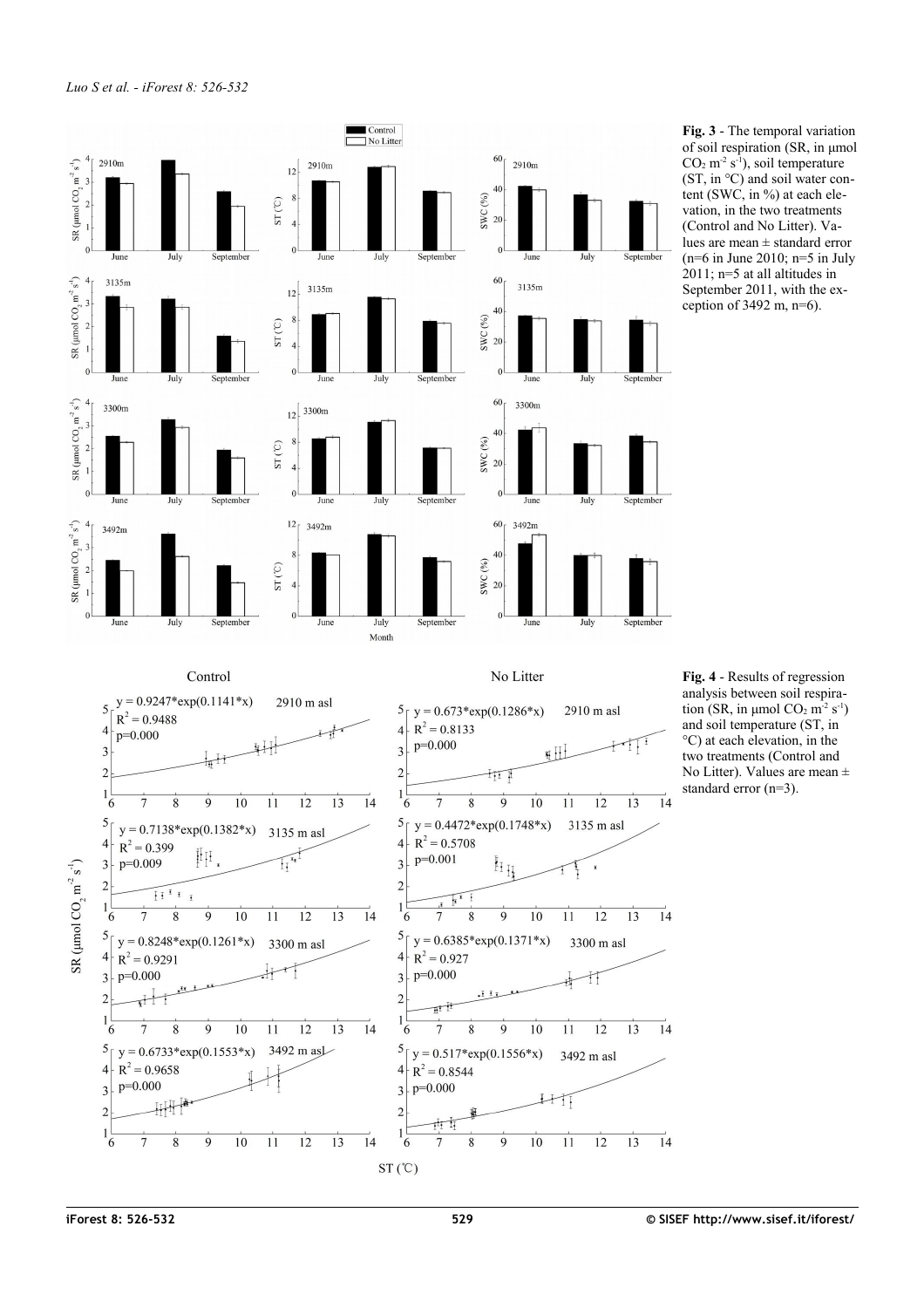*Soil temperature and soil water content*

In the Control and No Litter treatments, soil temperature decreased with elevation, ranging from  $8.84 \pm 0.32$  °C to  $10.9 \pm 0.38$ °C and from 8.49  $\pm$  0.35 °C to 10.8  $\pm$  0.42 °C, respectively, while soil water content increased with elevation, ranging from  $35.7 \pm$ 0.82% to 42.1  $\pm$  1.45% and from 33.9  $\pm$ 0.67% to 43.3  $\pm$  2.09%, respectively (mean ± SE). Moreover, in both treatments soil temperature at the altitude of 2910 m was significantly higher than those at the other three altitudes  $(p<0.05)$ , and no significant differences were detected among these three altitudes  $(p>0.05$  - [Fig. 1b](#page-2-0)). Also, in the two treatments soil water content at the altitude of 3492 m was significantly greater than those at the other three altitudes  $(p<0.05)$ , with no significant differences between these other three altitudes  $(p>0.05$  - [Fig. 1c](#page-2-0)).

#### *Relationship of soil respiration with soil temperature and soil water content along the altitudinal gradient*

Soil respiration decreased with elevation in our study. Correlation analysis was carried out to reveal the relationship of soil respiration with soil temperature, as well as the relationship of soil respiration with soil water content along the altitudinal gradient in the birch secondary forest. Results showed that soil respiration had significant relationships with soil temperature in the Control treatment (*R*=0.974, *p*<0.05, *n*=4) and No Litter treatment  $(R=0.978, p<0.05, n=4)$ , while it was not significantly correlated with soil water content  $(p>0.05, n=4)$ . Regression analysis was further used to fit the dependence of soil respiration on soil temperature. In both treatments, a significant linear regression relationship was found between soil respiration and soil temperature along the altitudinal gradient. Soil temperature accounted for 94.9% and 95.6% of the variation in soil respiration in Control and No Litter treatments, respectively [\(Fig. 2\)](#page-2-1).

## *Temporal variation in soil respiration*

At all elevations, soil respiration rate in both treatments showed the highest values in July 2011 and the lowest in September 2011. At each altitude, temporal variations in soil respiration rates were dependent on soil temperatures changes, but different from the changes in soil water content which reached its maximum in June 2010 [\(Fig. 3\)](#page-3-1).

Correlation analysis was carried out at each elevation to reveal the relationship between soil respiration, soil temperature and water content using repeated measurements across all dates. Results showed that soil respiration was positively correlated with soil temperature  $(p<0.05)$  at all altitudes, but not significantly correlated with soil moisture in both treatments  $(p>0.05)$ .

At each altitude, a significant exponential

regression relationship between soil respiration and soil temperature both in Control and No Litter treatments was found  $(p<0.05)$ . At 2910 m, 3135 m, 3300 m, 3492 m asl, soil temperature accounted for 94.9%, 39.9%, 92.9% and 96.6% of variation in soil respiration in the Control treatment, and 81.3%, 58.0%, 92.7% and 85.4% in the No Litter treatment [\(Fig. 4\)](#page-3-0).

# **Discussion**

#### *Dependence of soil respiration on temperature along the altitudinal gradient*

In the present study, soil respiration decreased with elevation. Soil temperature accounted for most of the variation in soil respiration along the altitudinal gradient in both treatments. Our results showed that temperature changes associated with the altitudinal gradient could have a large impact on soil respiration. Many components of climate and local environment (including temperature and soil characteristics) vary along elevation gradients (Lomolino 2001), leading to the variation in soil respiration. In recent years, several studies have used altitudinal gradients as an approach for testing the effect of environmental variables on soil respiration (Rodeghiero & Cescatti 2005, Zimmermann et al. 2010, Shi et al. 2008, Wu et al. 2007a). However, the results obtained up to date were conflicting, with no clear indications of increasing or decreasing trends in soil respiration along the gradient. Shi et al. (2008) found that soil respiration rate decreased with elevation, whereas Wu et al.  $(2007b)$  concluded that soil  $CO<sub>2</sub>$  emission increased with elevation. Zimmermann et al. (2010) reported that soil respiration did not vary significantly across the full transect spanning almost 3000 m in elevation. Diverse results were probably related to the heterogeneity of sampling locations where the main factors regulating soil respiration were different.

## *Lower explanation rate at 3135 m a.s.l.*

A significant exponential relationship between soil respiration and soil temperature at each elevation was found in this study. However, such correlation was weaker at 3135 m a.s.l. than at the other three altitudes, suggesting that other site-specific parameters other than soil temperature might be responsible for the observed variation in soil respiration. Soil properties also potentially affect soil respiration (Chen et al. 2010a). Carbon (C) is known as the basic element used by soil microorganisms during the decomposition process (Singh & Gupta 1977). Despite that correlation between soil respiration and soil C content was not pronounced or was weakly significant in several field experiments (Chen et al. 2010b), many measurements suggest that soil respiration had positive correlation with soil C content (Gough & Seiler 2004, Smith 2003, Bahn et al. 2008, La Scala et al. 2000). For example, Gough & Seiler (2004) reported a weak positive relationship between soil  $CO<sub>2</sub>$  efflux and percent soil C in loblolly pine plantations located in the South Carolina, USA. La Scala et al. (2000) also reported that  $CO<sub>2</sub>$  emissions in soil increases with carbon content of a tropical bare soil. Nitrogen (N) is one of the key factors for plant growth in terrestrial ecosystems (Hooper & Johnson 1999, Xia & Wan 2008). Enrichment in N would stimulate soil respiration by increasing plant growth and the amount and decomposition of litter (Jia et al. 2012). However, previous studies have shown controversy results on impacts of N addition on soil respiration (Janssens et al. 2010, Haynes & Gower 1995). Specifically, Janssens et al. (2010) reported soil carbon efflux declines following nitrogen addition either through fertilization or atmospheric nitrogen deposition. Haynes & Gower (1995) also found a negative effect of N fertilization on soil respiration in red pine plantations in northern Wisconsin, USA. Although we did not attain sufficient data to statistically explain the relationship between soil respiration, soil C and N content in the present study, we analyzed soil properties of the experimental sites in June 2010, finding that total carbon (TC), soil organic matter (SOC), and total nitrogen (TN) were higher at the altitude of 3135 m than at the other three altitudes [\(Tab. 1\)](#page-1-0). Therefore, we speculated that the variation in SR at 3135 m a.s.l. was more likely to be driven by a combination of soil properties such as TC, SOC and TN along with soil temperature, rather than being a consequence of soil temperature alone.

### *The effect of soil water content on soil respiration*

Too high or too low soil moisture can limit soil respiration. Water saturation limits aeration and low soil moisture leads to desiccation, reduced substrate access or diffusion, which restricts microbial metabolism (Rey et al. 2002). The optimum soil water content is usually somewhere near the field capacity, when macropore spaces are mostly air-filled, thus facilitating  $\overline{O_2}$  diffusion. When micropore spaces are mostly water-filled, the diffusion of soluble substrates is facilitated (Zhang et al. 2010). In agreement with other studies carried out in the Miyaluo Forest District (Chen et al. 2007, Zhou et al. 2009), soil water content in the present study had no obvious influence on soil respiration either along the altitudinal gradient or at each elevation. Sufficient rain as well as rich water resources might be responsible for little influence of soil moisture on soil respiration in this area.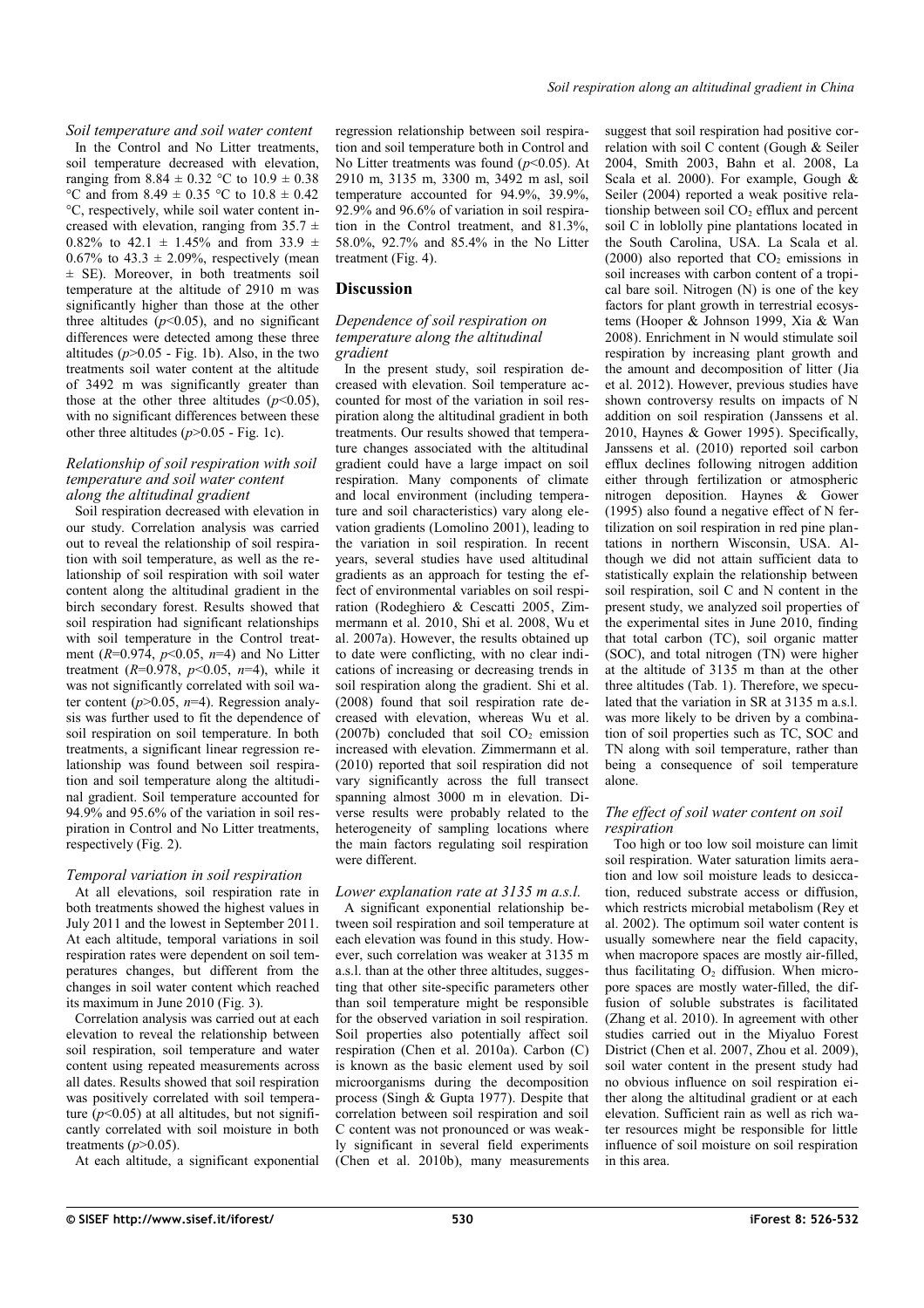## *Litter contribution*

Litter decomposition is an important component of soil respiration. Raich & Nadelhoffer (1989) estimated that the aboveground litter inputs in many forest ecosystems contribute approximately 33% of the annual C loss through soil  $CO<sub>2</sub>$  efflux, suggesting that the aboveground litter input exerts an important influence on soil C dynamics (Li et al. 2004). Rey et al. (2002) found that the contribution of aboveground litter decomposition ranged from 29% in the autumn, when rainfall was high and leaves started to fall, to 15% in the summer, when low soil water contents limited litter decomposition, in a coppice oak forest in Central Italy. Sulzman et al. (2005) estimated that aboveground litter decomposition contributed 19% to soil respiration in an old growth coniferous forest located in the central Cascade Mountains, Oregon (USA). Similar to their estimates, the contribution of litter to soil respiration in our study averaged 17% ranging between 13% and 27%. Soil respiration was significantly reduced in the No Litter treatment compared to the Control treatment at all altitudes, suggesting that litter removal had a great effect on soil  $CO<sub>2</sub>$  emission in the birch secondary forest. In Control and No Litter treatments, there was a significant linear regression relationship between soil respiration and soil temperature along the altitudinal gradient. At each altitude, there was a significant exponential regression relationship between them in both treatments. Therefore, litter removal did not change the soil respiration dependence from soil temperature.

## **Conclusions**

We investigated the variation of soil respiration and its relationship with environmental factors along an altitudinal gradient in the birch secondary forest, for which limited data are available so far. Our results demonstrated that:

- soil respiration rate decreased with elevation;
- the soil temperature might be the dominant factor affecting soil respiration;
- the litter layer contribution to soil respiration averaged 17% in the birch secondary forest.

Our results suggest that the predicted increase in the atmospheric temperature might increase soil respiration in the birch secondary forest, at least in the summer season. However, the impact of an increase in temperature on the overall soil carbon budget of the forest should properly consider the whole annual C cycle, and the possible temperature-mediated effects on the nutrient cycle.

### **Acknowledgements**

We would like to thank Bojie Fu, Yihe Lv

and three anonymous reviewers for their valuable comments on earlier versions of the manuscript. We also thank Fei He and Dedong Zhou, Xuerong Li and Jinwei Liu for their help in the field. In addition, many thanks are owed to Debra Forthman and Changhong Su for their useful suggestions about language presentation. This work was supported financially by the Strategic Priority Research Program of Chinese Academy of Sciences (No. XDA05060100) and the National Science Foundation of China (No. 41071039 and No. 31000210).

## **References**

- Bahn M, Rodeghiero M, Anderson-Dunn M, Dore S, Gimeno C, Drosler M, Williams M, Ammann C, Berninger F, Flechard C, Jones S, Balzarolo M, Kumar S, Newesely C, Priwitzer T, Raschi A, Siegwolf R, Susiluoto S, Tenhunen J, Wohlfahrt G, Cernusca A (2008). Soil respiration in European grasslands in relation to climate and assimilate supply. Ecosystems 11: 1352-1367. - doi: [10.1007/s10021-008-9198-0](http://dx.doi.org/10.1007/s10021-008-9198-0)
- Chen BY, Liu SR, Ge JP, Chu JX (2010a). Annual and seasonal variations of Q10 soil respiration in the sub-alpine forests of the Eastern Qinghai-Tibet Plateau, China. Soil Biology and Biochemistry 42: 1735-1742. - doi: [10.1016/j.](http://dx.doi.org/10.1016/j.soilbio.2010.06.010) [soilbio.2010.06.010](http://dx.doi.org/10.1016/j.soilbio.2010.06.010)
- Chen BY, Liu SR, Ge JP, Wang H, Chang JG, Sun TT, Ma JM, Shi GJ (2007). The relationship between soil respiration and the temperature at different soil depths in subalpine coniferous forest of western Sichuan Procince. Chinese Journal of Applied Ecology 18: 1219-1224. [in Chinese] [online] URL: [http://europepmc.org/abstract/med](http://europepmc.org/abstract/med/17763719) [/17763719](http://europepmc.org/abstract/med/17763719)
- Chen ST, Huang Y, Zou JW, Shen QR, Hu ZH, Qin YM, Chen HS, Pan GX (2010b). Modeling interannual variability of global soil respiration from climate and soil properties. Agricultural and Forest Meteorology 150: 590-605. - doi: [10.1016/j.agrformet.2010.02.004](http://dx.doi.org/10.1016/j.agrformet.2010.02.004)
- Davidson EA, Trumbore SE, Amundson R (2000). Biogeochemistry: soil warming and carbon content. Nature 408: 789-790. - doi: [10.103](http://dx.doi.org/10.1038/35048672) [8/35048672](http://dx.doi.org/10.1038/35048672)
- Jia XX, Shao MA, Wei XR (2012). Responses of soil respiration to N addition, burning and clipping in temperate semiarid grassland in northern China. Agricultural and Forest Meteorology 166: 32-40. - doi: [10.1016/j.agrformet.2012.05.022](http://dx.doi.org/10.1016/j.agrformet.2012.05.022)
- Gough CM, Seiler JR (2004). The influence of environmental, soil carbon, root, and stand characteristics on soil  $CO<sub>2</sub>$  efflux in loblolly pine ( $Pi<sub>i</sub>$ *nus taeda* L.) plantations located on the South Carolina Coastal Plain. Forest Ecology and Management 191: 353-363. - doi: [10.1016/j.foreco.](http://dx.doi.org/10.1016/j.foreco.2004.01.011) [2004.01.011](http://dx.doi.org/10.1016/j.foreco.2004.01.011)

Grace J, Rayment M (2000). Respiration in the balance. Nature 404: 819-820. - doi: [10.1038/35](http://dx.doi.org/10.1038/35009170) [009170](http://dx.doi.org/10.1038/35009170)

Haynes BE, Gower ST (1995). Belowground carbon allocation in unfertilized and fertilized red pine plantations in northern Wisconsin. Tree Physiology 15 (5): 317-325. - doi: [10.1093/treep](http://dx.doi.org/10.1093/treephys/15.5.317) [hys/15.5.317](http://dx.doi.org/10.1093/treephys/15.5.317)

Hibbard KA, Law BE, Reichstein M, Sulzman J (2005). An analysis of soil respiration across northern hemisphere temperate ecosystems. Biogeochemistry 73: 29-70. - doi: [10.1007/s10533-](http://dx.doi.org/10.1007/s10533-004-2946-0) [004-2946-0](http://dx.doi.org/10.1007/s10533-004-2946-0)

- Hooper DU, Johnson L (1999). Nitrogen limitation in dryland ecosystems: responses to geographical and temporal variation in precipitation. Biogeochemistry 46 (1-3): 247-293. - doi: [10.10](http://dx.doi.org/10.1007/BF01007582) [07/BF01007582](http://dx.doi.org/10.1007/BF01007582)
- Janssens IA, Dieleman W, Subke JA, Reichstein M, Ceulemans R, Ciais P, Dolman AJ, Grace J, Matteucci G, Papale D, Piao SL, Schulze ED, Tang J, Law BE (2010). Reduction of forest soil respiration in response to nitrogen deposition. Nature Geoscience 3 (5): 315-322. - doi: [10.103](http://dx.doi.org/10.1038/ngeo844) [8/ngeo844](http://dx.doi.org/10.1038/ngeo844)
- Li C, Liu SR, Zhang YD, Liu JW, Luo CW (2008). Forest management and carbon sink dynamics: a study in boreal and sub-alpine forest regions. In: "Patterns and Processes in Forest Landscapes: Multiple Use And Sustainable Management" (Lafortezza R, Chen J, Sanesi G eds). Springer Science+Business Media BV, The Netherlands, pp. 323-340. - doi: [10.1007/978-1-40](http://dx.doi.org/10.1007/978-1-4020-8504-8_18) [20-8504-8\\_18](http://dx.doi.org/10.1007/978-1-4020-8504-8_18)
- Li YQ, Xu M, Sun OJ, Cui WC (2004). Effects of root and litter exclusion on soil CO<sub>2</sub> efflux and microbial biomass in wet tropical forests. Soil Biology and Biochemistry 36: 2111-2114. - doi: [10.1016/j.soilbio.2004.06.003](http://dx.doi.org/10.1016/j.soilbio.2004.06.003)
- Li ZS, Liu GH, zhang QB, Hu CJ, Luo SZ (2011). Tree ring-based summer temperature reconstruction over the past 200 years in Miyaluo of western Sichuan, China. Quaternary Sciences 31 (3): 1-13. [in Chinese]
- Lomolino MV (2001). Elevation gradients of species-density: historical and prospective views. Global Ecology and Biogeography 10: 3-13. doi: [10.1046/j.1466-822x.2001.00229.x](http://dx.doi.org/10.1046/j.1466-822x.2001.00229.x)
- Raich JW, Nadelhoffer KJ (1989). Belowground carbon allocation in forest ecosystem: global trends. Ecology 70: 1346-1354. - doi: [10.2307/](http://dx.doi.org/10.2307/1938194) [1938194](http://dx.doi.org/10.2307/1938194)
- Raich JW, Potter CS, Bhagawati D (2002). Interannual variability in global soil respiration, 1980-94. Global Change Biology 8: 800-812. doi: [10.1046/j.1365-2486.2002.00511.x](http://dx.doi.org/10.1046/j.1365-2486.2002.00511.x)
- Raich JW, Schlesinger WH (1992). The global carbon-dioxide flux in soil respiration and its relationship to vegetation and climate. Tellus Series B-Chemical and Physical Meteorology 44: 81-99. - doi: [10.1034/j.1600-0889.1992.t01-1-00](http://dx.doi.org/10.1034/j.1600-0889.1992.t01-1-00001.x) [001.x](http://dx.doi.org/10.1034/j.1600-0889.1992.t01-1-00001.x)
- Rey A, Pegoraro E, Tedeschi V, Parri ID, Jarvis PG, Valentini R (2002). Annual variation in soil respiration and its components in a coppice oak forest in Central Italy. Global Change Biology 8: 851-866. - doi: [10.1046/j.1365-2486.2002.0052](http://dx.doi.org/10.1046/j.1365-2486.2002.00521.x) [1.x](http://dx.doi.org/10.1046/j.1365-2486.2002.00521.x)
- Rodeghiero M, Cescatti A (2005). Main determinants of forest soil respiration along an elevation/temperature gradient in the Italian Alps. Global Change Biology 11: 1024-1041. - doi: